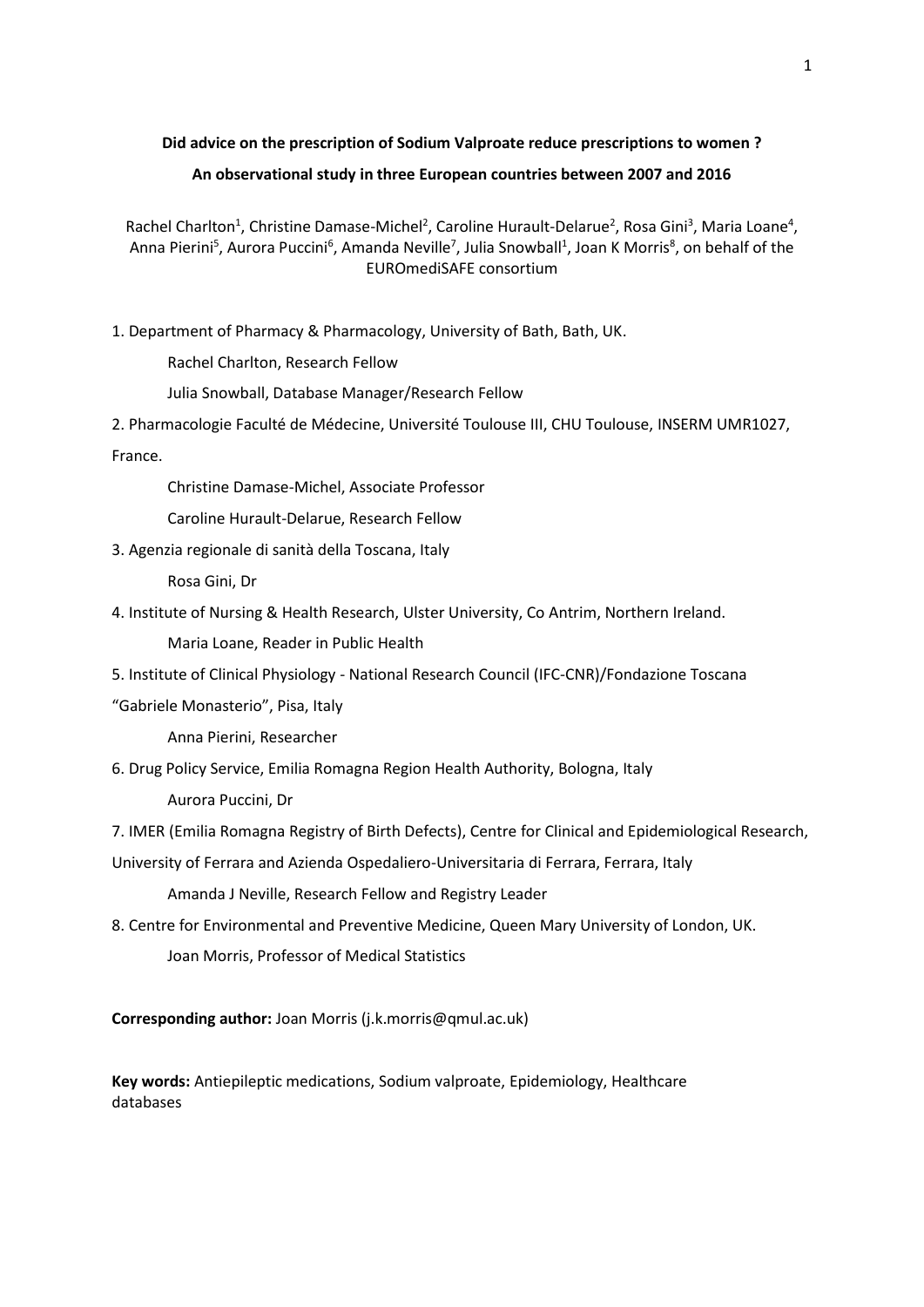#### **ABSTRACT**

**Objectives :** In November 2014 the CMDh (a regulatory body representing EU Member States) advised doctors not to prescribe sodium valproate for epilepsy or bipolar disorder in pregnant women, in women who can become pregnant or in girls unless other treatments are ineffective or not tolerated. This study aimed to determine if there is any evidence that this warning led to changes in prescription patterns of sodium valproate and other anti-epileptic drugs (AEDs) in women of childbearing age.

**Design and setting :** Cohort of 5.4 million women aged between 10 and 50 years identified in electronic health care data from United Kingdom, France, and Italy (2007–2016).

**Main Outcome Measures :** Anti‐epileptic drug (AED) prescriptions.

**Results:** The prevalence of women receiving AED prescriptions in 2016 varied from 12.2 per 1000 to 29 per 1000 in the four regions. The incidence of prescribing any AED (excluding clonazepam, gabapentin and pregabalin – medications not commonly prescribed for epilepsy) fell in all regions each year on average by 7.5% (95%CI : 7.0% to 8.0%) (Emilia Romagna) , 9.6% (8.3% to 11.0%) (France ) , 7.1% (6.7% to 7.6%) (Tuscany) and 0.4% (0.2% to 1.0%) (UK). The relative odds of prescribing sodium valproate rather than any other AED (excluding clonazepam, gabapentin and pregabalin) decreased more from 2014 to 2016 compared to 2007 to 2013 in France (OR= 0.77 (95%CI: 0.60 to 0.98)), Tuscany (0.81 (0.76 to 0.86)), Emilia Romagna (0.83 (0.76 to 0.90)) and the UK (0.92 (0.80 to 1.06; not statistically significant).

**Conclusions :** There is evidence that the CMDh warning in 2014 did lead to changes in prescription patterns of sodium valproate in women of childbearing age. There were considerable differences in prescribing practice amongst regions of Europe.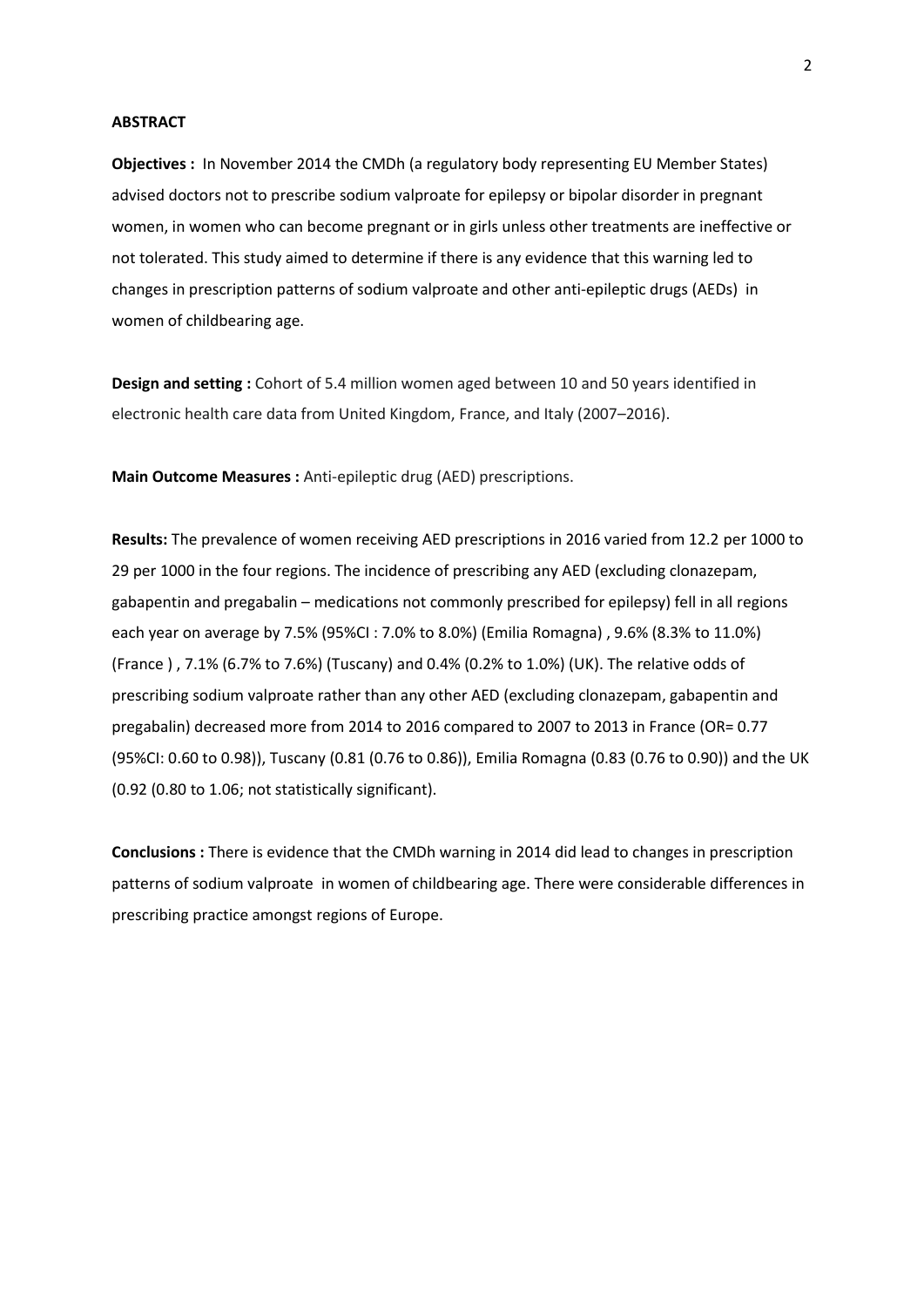### **Section 1: What is already known on this topic**

- Sodium valproate exposure during the first trimester is associated with the occurrence of congenital anomalies and also neurodevelopmental delays
- The European Medicines Agency sent warnings to health care professionals to limit sodium valproate prescriptions to women for whom other alternatives are not possible and to inform patients of the risks in November 2014.
- It is unknown if these warnings have any effect on prescribing patterns in Europe

# **Section 2: What this study adds**

• Prescription rates for sodium valproate compared to other anti-epileptic medications did fall after warnings were sent to health care professionals in 2014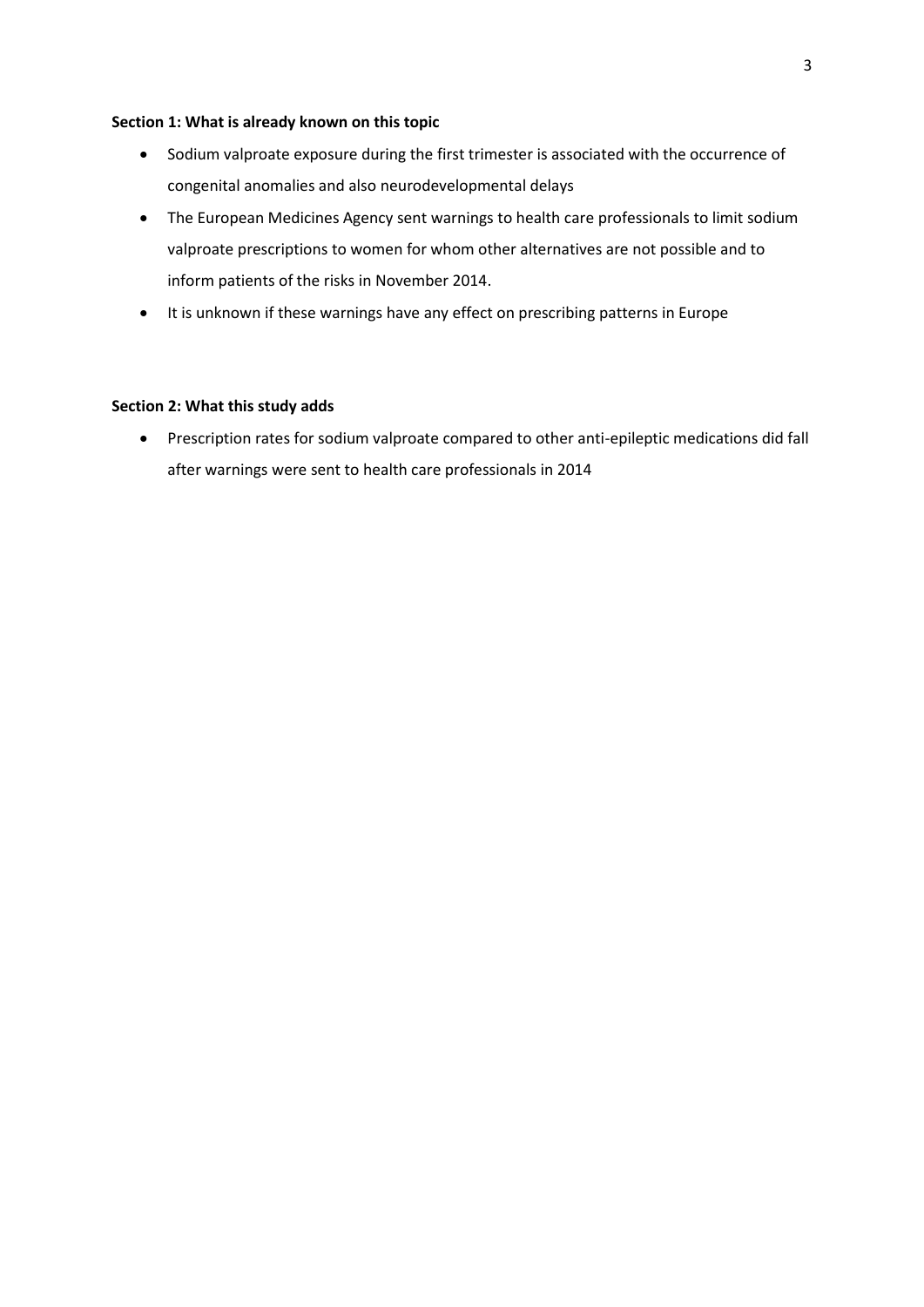#### **INTRODUCTION**

Antiepileptic drugs (AEDs) are a diverse class of medicines that are prescribed for an increasing number of indications including epilepsy, bipolar disorder, migraine prophylaxis and neuropathic pain.[1-3] AEDs are commonly prescribed to women of childbearing age[4-9] and the prevalence of prescribing varies by geographic location[9, 10]. The chronic and serious nature of some of the indications for which they are prescribed means that it is not always possible for women to discontinue their treatment in advance of and during pregnancy.[11-13] For some time there has been evidence that certain AEDs, when taken by women during their pregnancy, are associated with a two- to three-fold increase in risk of major congenital malformations in the offspring.[14-17] The risk varies by AED, with sodium valproate often reported as having the highest risk[14] and lamotrigine and levetiracetam the lowest risk,[17] although for many of the other newer AEDs the number of exposures during pregnancy available for study is low. In recent years there has been a growing body of evidence of negative neurodevelopmental outcomes in children exposed to sodium valproate in-utero [14, 18-23].

In October 2013, the Medicines and Healthcare Regulatory Authority (MHRA) issued a referral into the use of sodium valproate in girls and women of childbearing potential. Following completion of the review by the Pharmacovigilance Risk Assessment Committee (PRAC) in the European Medicines Agency (EMA), the CMDh (a regulatory body representing EU Member States) strengthened warnings on the use of sodium valproate in women and girls due to the risk of malformations and developmental problems in babies exposed to sodium valproate in the womb. The warnings aim to ensure that patients are aware of the risks and that they take sodium valproate only when clearly necessary. The CMDh review resulted in a personal letter being sent to all healthcare professionals in all European countries in December 2014 informing them of the changes in the recommendations for valproate prescribing.

This study, capturing data from three European countries, aimed to determine if there is any evidence that warnings about the harm of sodium valproate to the fetus have led to changes in prescription patterns of sodium valproate and other AEDs in women of childbearing potential.

# **METHODS**

Electronic healthcare databases from within four regions/countries contributed data to the study: the United Kingdom (UK-wide Clinical Practice Research Datalink (CPRD)), France (Echantillon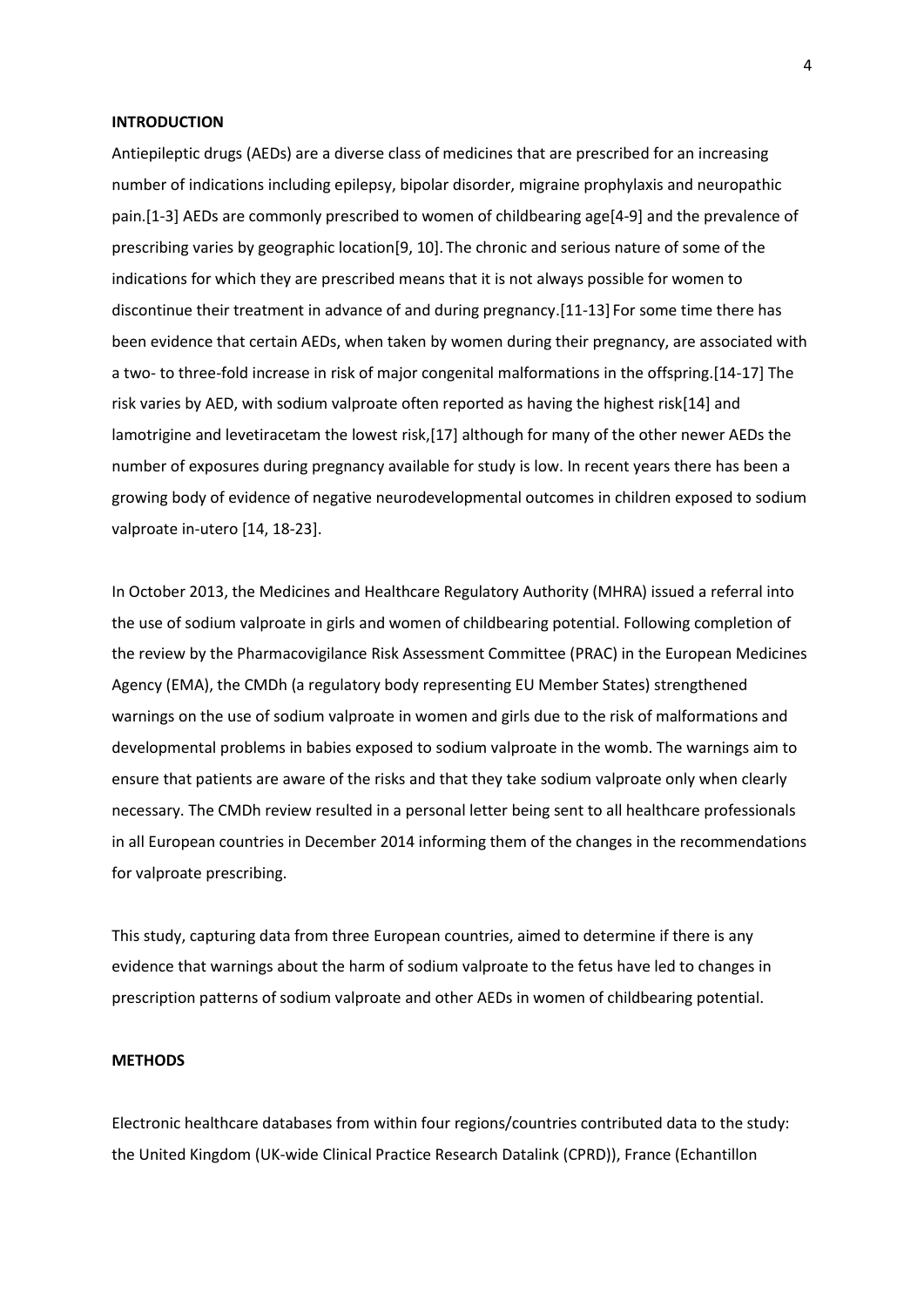Generaliste des Beneficiaires (EGB)): French Health Insurance System and Hospital Medical Information Systems (PMSI)), Emilia Romagna in Italy (Certificate of Delivery Assistance (CeDAP) and Emilia Romagna Prescription Database (ERPD)) and Tuscany in Italy (CeDAP, Hospital Discharges Registry and Tuscany Prescription Database (TPD)). An overview of the databases can be found in Table 1 and has been reported elsewhere.[24] Ethical and data access approvals were obtained for each database from the relevant governance infrastructures. The protocol was registered in the ENCePP PAS register (EUPAS21171).

#### Study population

A common protocol was used to extract data from all databases. The study period ran from 1 January 2007 until 31 December 2016. The source population consisted of all females in each database who were aged between 10 and 50 years at some point during the study period. Eligible females were required to have contributed a minimum of 365 days to the database.

#### Exposure

The exposures of interest were AEDs with an anatomical therapeutic chemical (ATC) code starting N03A and also clobazam (ATC N05BA09) which is licensed for epilepsy in the countries under study. Sodium valproate included both prescriptions for valproic acid and for valpromide. All AED prescriptions that were issued in the United Kingdom or dispensed in France and Italy to any female during her time in the study cohort were identified. In all four regions there was a large proportion of women with only a single AED prescription during the entire time they were in the study (38% in France, 31% in Emilia Romagna, 28% in Tuscany and 22% in the United Kingdom). Around 75% of these women were prescribed gabapentin, pregabalin or clonazepam in France, the UK and Emilia Romagna (54% in Tuscany). These three medications are often prescribed for neuropathic pain rather than epilepsy. Given the fact that AEDs are mostly associated with chronic treatment, irrespective of indication, it was decided that only females issued/dispensed more than 1 prescription for an AED during their time in the study cohort were defined as exposed. Sensitivity analysis including all women were performed.

A cohort of first-ever AED users was identified within the AED exposed cohort. 'First-ever users' were defined as those who received an AED prescription during the study period who had been in the database for >365 days prior to the date of their first AED prescription without any other AED prescribing during this time.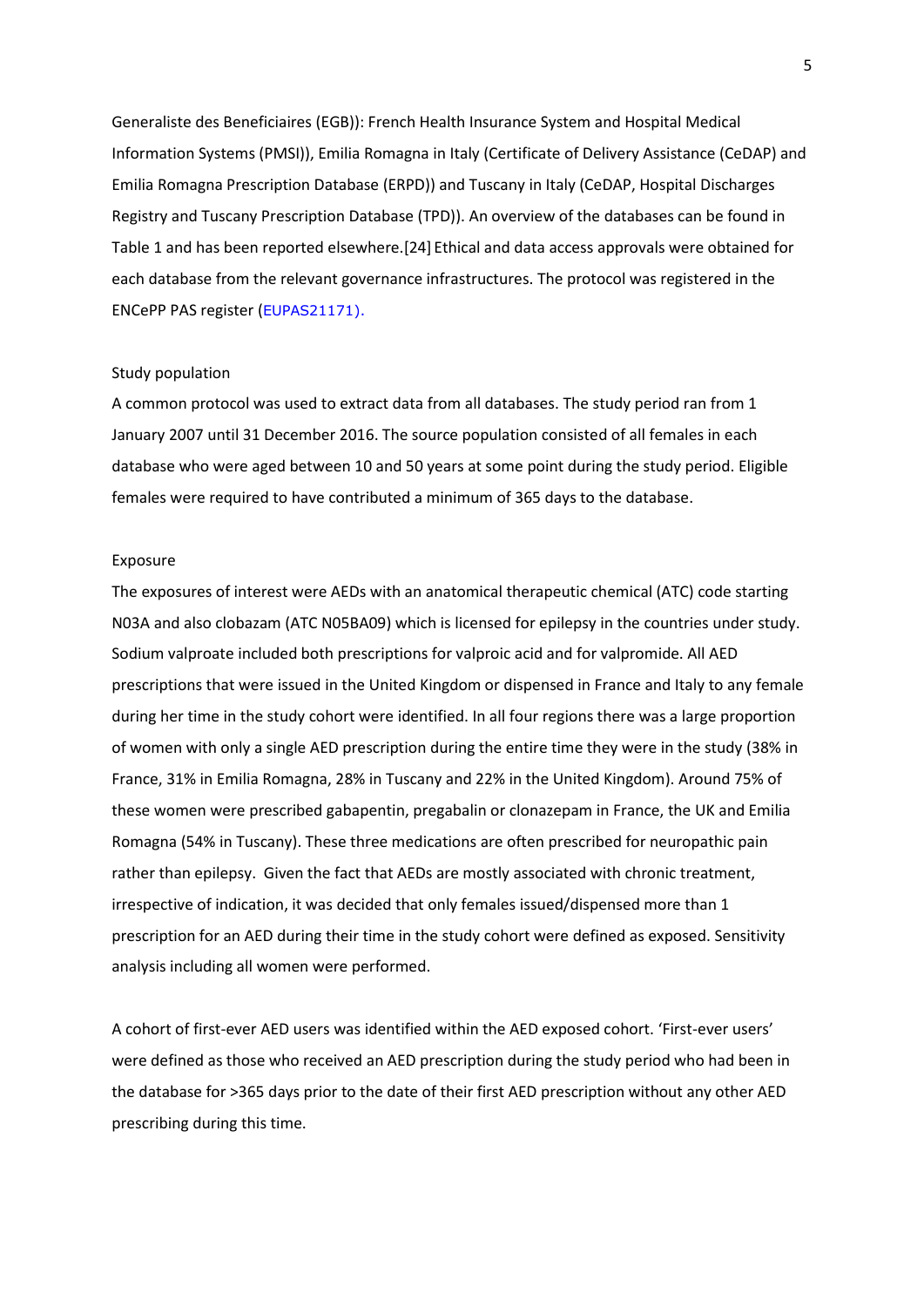For each female receiving an AED attempts were made to determine the indication for the AED prescribing. In all databases, this involved the creation of a unique database specific algorithm to utilise all available information which included some or all of the following: medical diagnoses, hospital discharge data, special reimbursement status or exemption codes, information on the type of prescriber, the specific name of the medicine and co-prescribing of other medicines such as psychotropic drugs. In Italy a modified version of the algorithm developed by Naldi et al was used[25], because the original algorithm did not attempt to determine prescribing for migraines or pain. The level of detail available varied between databases with the main aim being to distinguish between prescribing for epilepsy and prescribing for psychiatric conditions (such as bipolar disorder or anxiety) or pain (neuropathic pain or migraine).

# **Patient and Public Involvement**

This research was done without patient involvement. Patients were not invited to comment on the study design and were not consulted to develop patient relevant outcomes or interpret the results. Patients were not invited to contribute to the writing or editing of this document for readability or accuracy.

#### **ANALYSIS**

The analyses were carried out separately for each database at the host institution and shell tables of aggregated results were then provided to the lead institution to be compiled. The prevalence of AED prescribing in females of childbearing age was calculated per 1000 female population with 95% confidence intervals (CI<sub>95</sub>) for 2016 using the Poisson distribution. The ten most common AEDs in 2016 were identified according to the prevalence in each region, with each region having the same weight (despite the differences in population sizes).

The annual change in incidence of AED prescribing in first-ever users was analysed using Poisson regression separately for each region. To determine if there was a change in the odds of prescribing sodium valproate rather than another AED from 2014 onwards an interrupted time series logistic regression model was fitted using segmented regression assuming that the change will be a gradual change in the gradient of the trend starting in 2014. This means that two straight lines are fitted: one from 2007 to 2014 and one from 2014 to 2016. A sensitivity analysis was performed including women who had only one AED prescription during the study period. The incidence of AED prescribing was also stratified by age at first prescription in the categories: < 20 years old, 20-29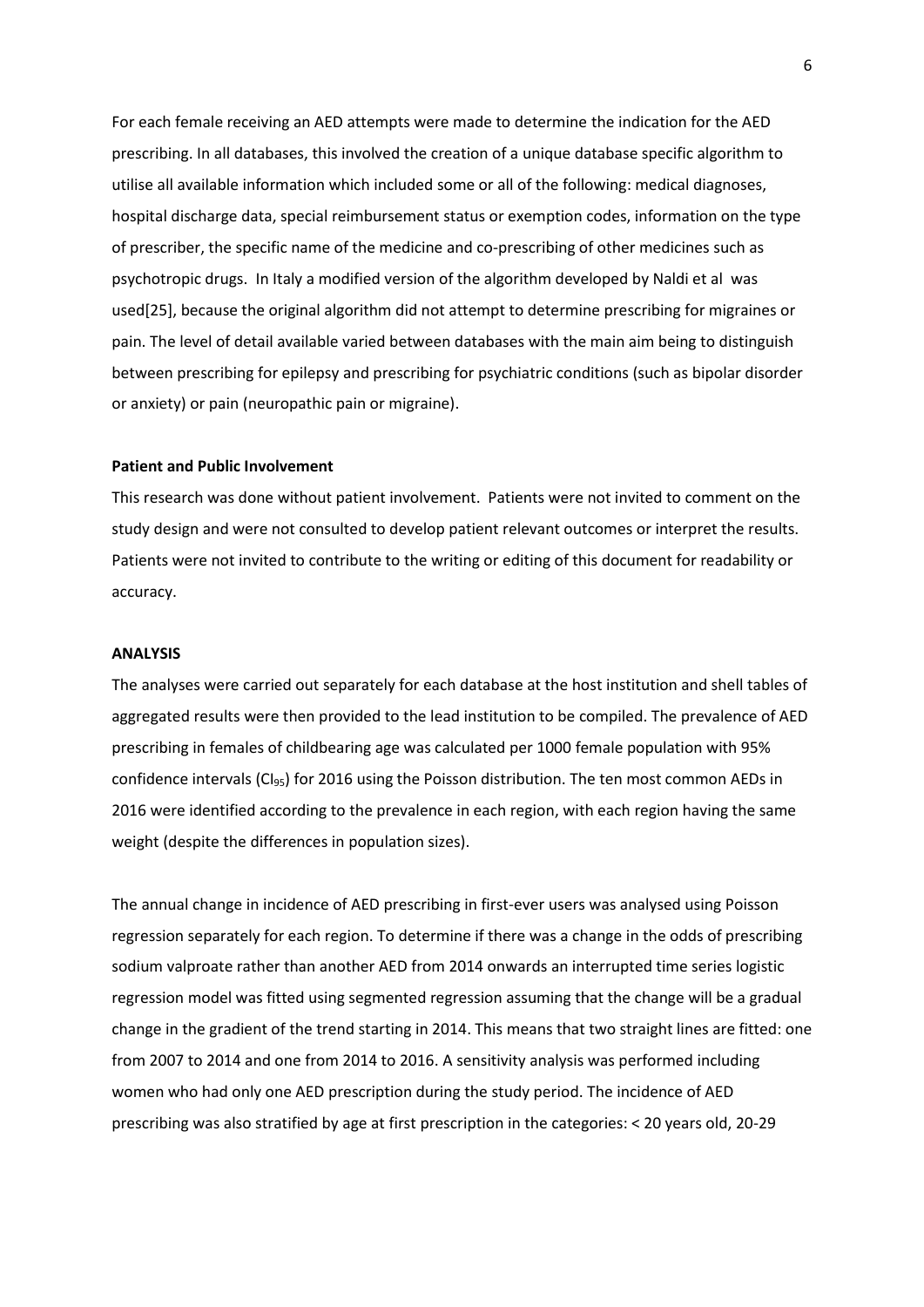years old, 30-39 years old and 40+ years old. For France the incidence of AED prescribing was also stratified by indication.

There was considerable missing data on the indication for AED prescribing. This variable was only analysed for France wen there was sufficient information available and the "other/unknown" outcome was identified on the table. OTHER COMMENTS ON MISSING DATA RACHEL ???

All analyses were performed using STATA 14.

#### **RESULTS**

Data were available from the four regions on a total of 5.4 million women from 2007-2016. The number of females captured in the databases in each region differed in size from the UK with 2.4 million women, Emilia Romagna with 1.6 million, Tuscany with 1.3 million and France with 190,000 women.

#### **Prevalence of women receiving AED prescriptions in 2016**

Table 2 shows that the prevalence of women being prescribed AEDs in 2016 varied considerably both between and within countries with the prevalence being lowest in Emilia Romagna at 12.2 (95%CI: 12.0-12.4) per 1000, higher in Tuscany and France (17.7 (17.5-18.0) and 19.1 (18.3-19.8) per 1000 respectively) and highest in the UK at 29.0 (28.6 – 29.3) per 1000. The women in Italy had a mean age two years older than those in France and the UK , but those being prescribed AEDs had similar ages in all the databases.

Table 2 also shows the prevalence of the ten most common medications in 2016. In contrast to the other regions 10.4 women per 1000 in the UK were prescribed gabapentin and 8.4 per 1000 were prescribed pregabalin - under 3 per 1000 women were prescribed either of these medications in the other regions apart from in France where 6.3 per 1000 women were prescribed pregabalin. Excluding prescriptions for gabapentin and pregabalin, valproate was the most frequently prescribed AED medication in all regions except for in the UK, where lamotrigine was more frequently prescribed, with the prevalence of valproate prescriptions varying from 6.6 per 1000 in Tuscany down to 2.7 per 1000 in the UK.

#### **Incidence of AED prescribing from 2007 – 2016**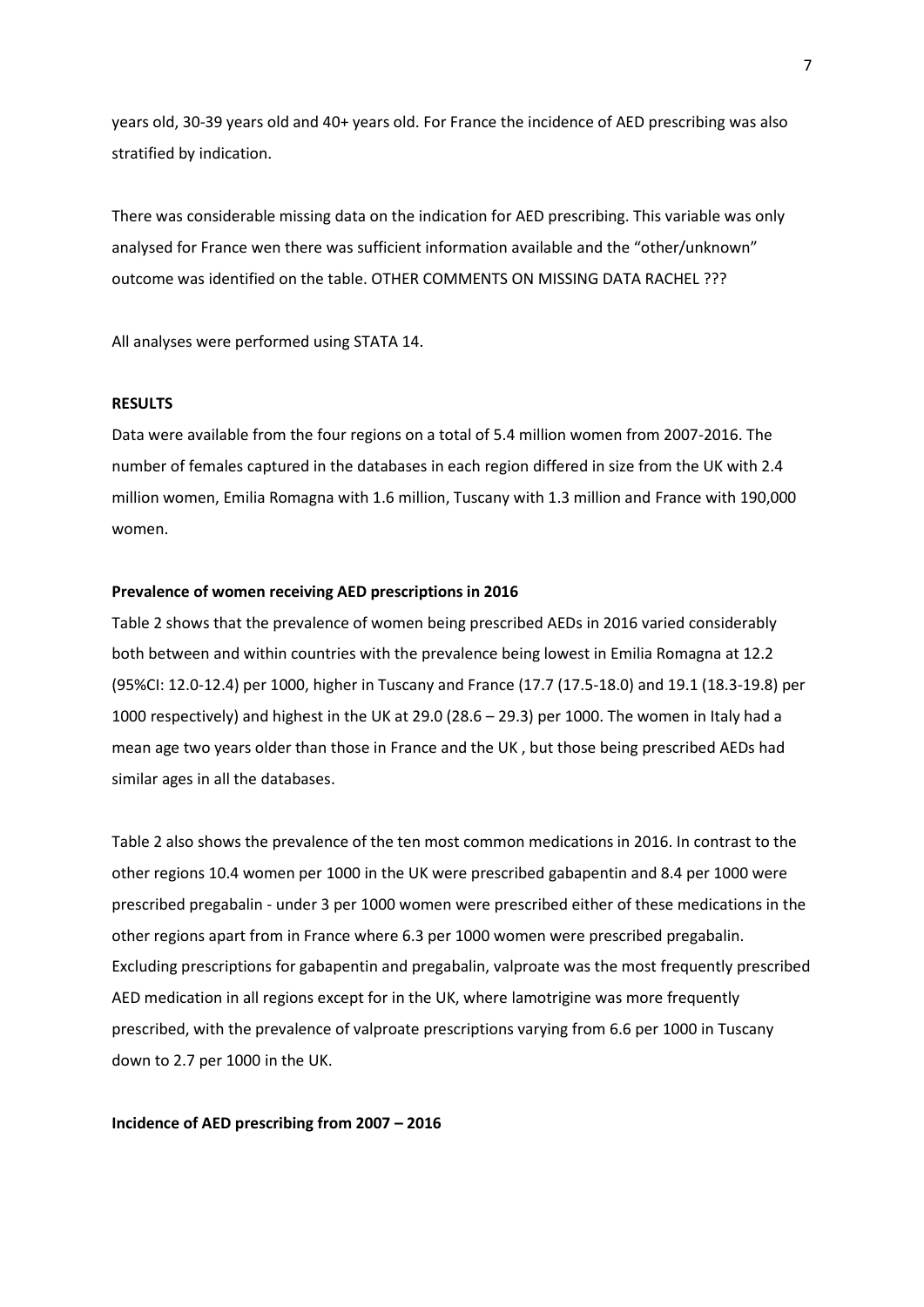Figure 1a shows the changes in prescribing of AEDs to women who were first-time users for the ten years from 2007. The trends appear very different in the four regions, with large increases observed in the UK contrasting with large decreases in France. However, only a very small number of specific AEDs were responsible for these trends. When prescriptions of clonazepam, gabapentin and pregabalin were excluded, the trends were significantly decreasing in all regions by 9.6% (95%CI: 8.3%-11.0%) per year (France), 7.5% (7.0%-8.0%) (Emilia Romagna), 7.1% (6.7%-7.6%) (Tuscany) and 0.4% (0.2%-1.0%) (UK) (Figure 1b). The incidence of prescribing clonazepam, gabapentin and pregabalin in addition to the other eight most common AED medications according to year is given in Appendix 1 (Table A1 and Figure A1).

#### **Incidence of sodium valproate prescribing**

Figure 2 shows that the incidence of prescribing sodium valproate has fallen in all regions (2a) and that this fall is greater than the fall in other AEDs in France and the UK (2b) for the whole study period and for Emilia Romagna and Tuscany for the period from 2014. Table 3 shows that the odds of prescribing sodium valproate compared to any other AED (excluding clonazepam, gabapentin and pregabalin) decreased significantly from 2014 to 2016 and that this decrease was significantly greater from 2014 to 2016 than the annual changes from 2007 to 2016 in France and Italy – in the UK there had been a greater decrease in 2014 to 2016, but it was not statistically significant. Extremely similar estimates were obtained in the sensitivity analysis which included women with only a single AED prescription in the study period, resulting in the same degrees of statistical significance for France and Italy and the decrease in the UK being greater but not statistically significant (P=0.09).

## **Incidence of prescribing sodium valproate according to age**

Figure 3 shows that the incidence of prescribing sodium valproate is highest in the oldest age groups (>40 years and 30-39 years) and that it is in these age groups that the incidence is decreasing the greatest. A figure illustrating the incidence of prescribing the eleven most common AED medications according to age is given in Appendix 1 (Figure A2).

#### **Incidence of AED prescribing according to indication**

In all regions/countries apart from France there was a large proportion of females for which the indication could not be confidently assumed : 56% in Tuscany, 37% in Emilia Romagna and 28% in the UK compared with 11% in France. Hence only the incidence of AED prescribing according to indication is given for France and the algorithm used is given in Appendix A. Table 4 shows that for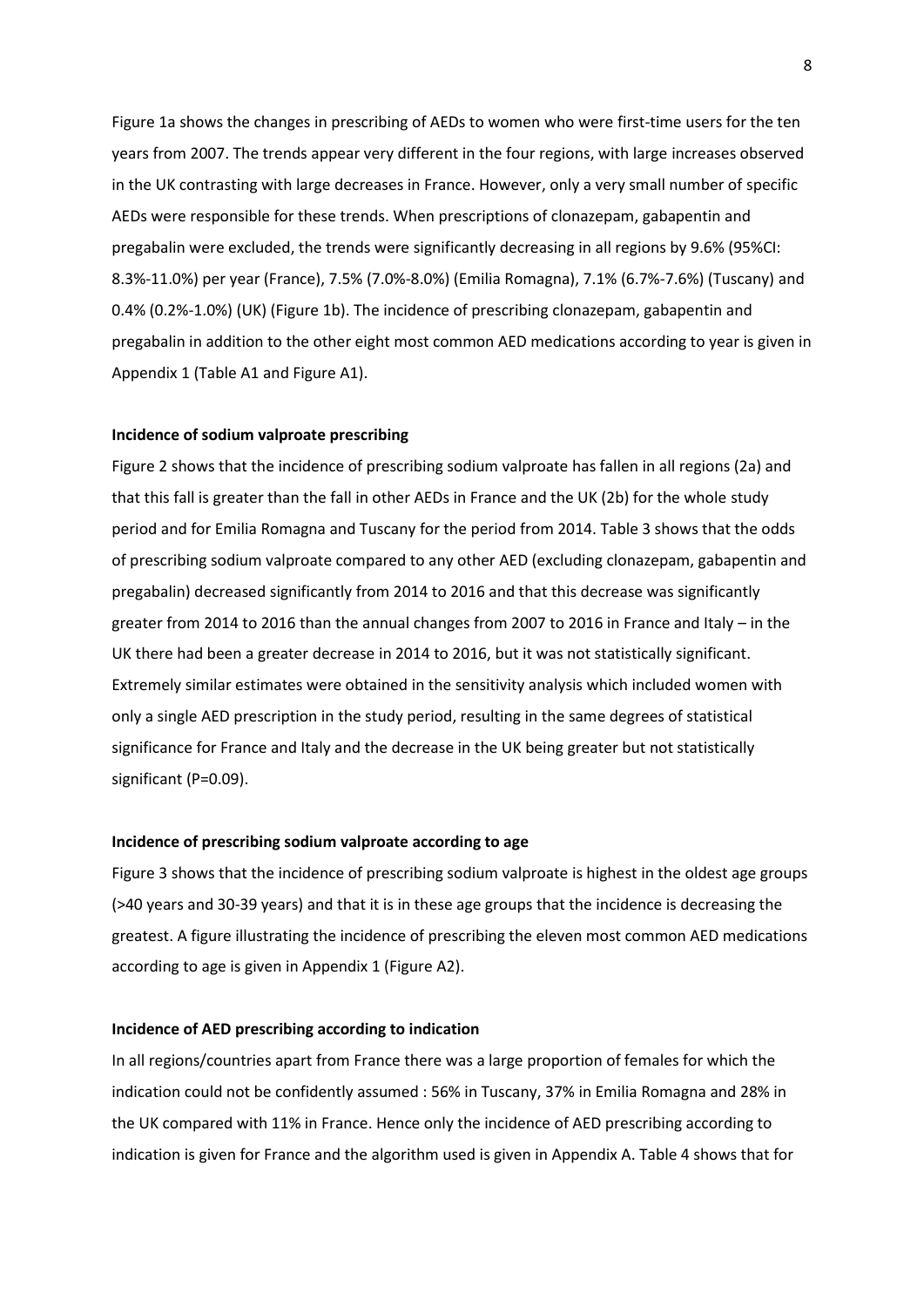all AEDs 31% of prescriptions were for epilepsy and 40% for neuropathic pain, with some individual AED prescriptions being more likely to be for epilepsy (topiramate, carbamazepine, lamotrigine, levetiracetam, clobazam and oxcarbazepine) and valproate was more likely to be for bipolar disorders. The unknown indications were mainly for clonazepam prescriptions. Figure 4 shows that the incidence of valproate prescriptions is much greater for bipolar disorders than for epilepsy, apart from for women under 20 years of age. The incidence has decreased for both, with particularly large decreases for bipolar disorder following the warnings about sodium valproate in December 2014.

# **DISCUSSION**

#### **Study Findings**

This study analysed data from two regions in Italy, from France and the United Kingdom on 5.4 million women aged 10-50 years between 1 January 2007 and 31 December 2016. In 2016 the United Kingdom had a much higher prevalence of AED prescribing than the other three regions (29 per 1000 compared to 19.1, 17.7 and 12.2 respectively for France, Tuscany and Emilia Romagna). However, two drugs (pregabalin and gabapentin) were taken by over 60% of AED exposed women in the UK and when these two drugs were excluded the prevalence in the UK was 12.8 per 1000, more consistent with the other regions. In 2016 valproate was the most frequently prescribed AED in Italy, the second most frequent in France after pregabalin and the fourth in the United Kingdom after gabapentin, pregabalin and lamotrigine, with between 2.7 and 6.6 per 1000 women receiving more than 1 prescription in 2016.

All regions did experience a reduction in the incidence of valproate prescribing during the whole study period. However, the results from fitting an interrupted time series model, indicated that in all regions there was a greater decline occurring post 2014 compared with pre 2014 for the prescription of valproate compared to the prescription of other AEDs. This decline was statistically significant in three of the regions.

#### **Strengths and Weaknesses**

Our study used electronic healthcare data and therefore exposure to AEDs was based on the issue/dispensing of a prescription. It was not possible to know whether the woman actually took the medicine and took it as and when instructed, although it is probably fair to assume that repeat prescribing of these products indicates actual use. Hence, in this study a woman was only defined as being exposed to an AED if she had at least 2 AED prescriptions over the study period. However this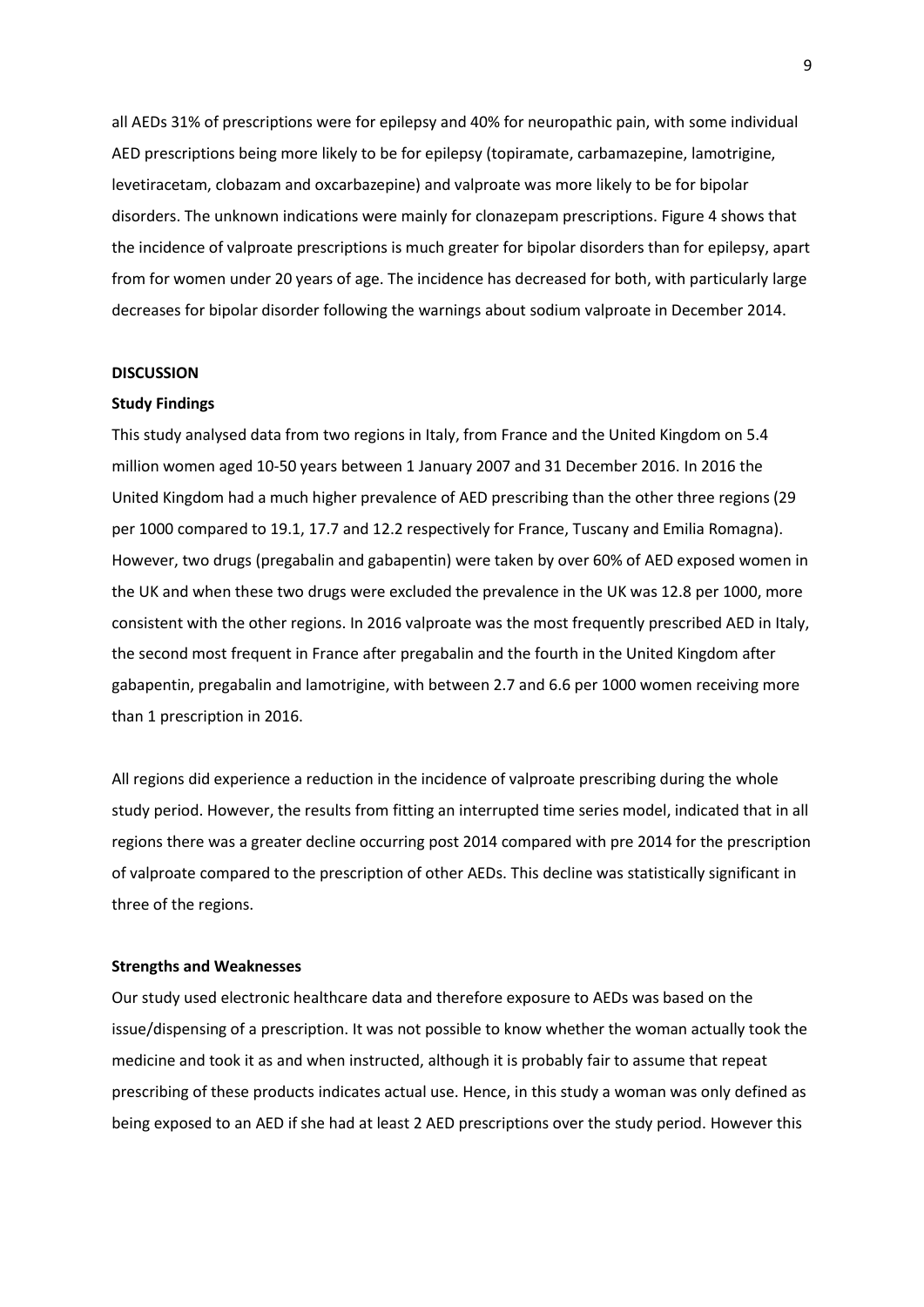did result in excluding a large proportion of single AED prescriptions, as has been observed in other studies.[5]

None of the databases captured all AED prescriptions, but the proportions missed were thought to be small. For example, none captured prescriptions issued during in-patient hospital stays. In the UK, AED prescriptions issued by a specialist in secondary care were not captured, although the majority of AED prescribing, even if initiated by a specialist, would subsequently be undertaken by the GP. In France, AED prescriptions were not captured within the database if they were prescribed off label, which is an uncommon situation and in Italy a small number of AED products are not reimbursed by the Italian National Health Service. No information on the dose of AEDs prescribed was analysed.

A further weakness was that for three databases it was not possible to determine the indication for prescribing, partly related to the increasing number of indications for which AEDs are now prescribed [1, 2, 26] and an increase in the extent of off-label prescribing[27]. A study in the UK, using electronic healthcare data, found that 62% of prescriptions issued for pregabalin between 2004 and 2009 did not have a diagnosis code corresponding to one of the approved indications[28]. The pattern of medications prescribed, particularly the increases in gabapentin and pregabalin, indicates that much of the increase in prescriptions was due to non-epilepsy indications, particularly pain treatments. This increase in AED prescriptions for non-epilepsy indications has been observed in Canada[2], Norway[29], Italy[6, 30], Denmark[5] and the US [31].

The results in this study are consistent with those in other earlier studies; the regional variations observed in the extent of AED prescribing and the AEDs most commonly prescribed have been reported elsewhere [9, 10, 32], including a high prevalence of valproate prescribing in Italy between 2005 and 2011 [30]. The decline in the incidence of valproate prescribing in the UK is comparable with that reported by an Irish study between 2008 and 2013 [33] and a study of prescriptions to 12- 18 year olds in the UK [34].

The dramatic decline in the incidence of clonazepam prescribing observed in France is explained by changes in the rules on prescribing that came into effect between September 2011 and January 2012, following the observation of misuse and abuse of the product. Since September 2011, clonazepam can only be prescribed on a special prescription form that is usually specific to the prescribing of narcotics and controlled substances. Since January 2011 the initiation of clonazepam treatment has been restricted to neurologists and paediatricians.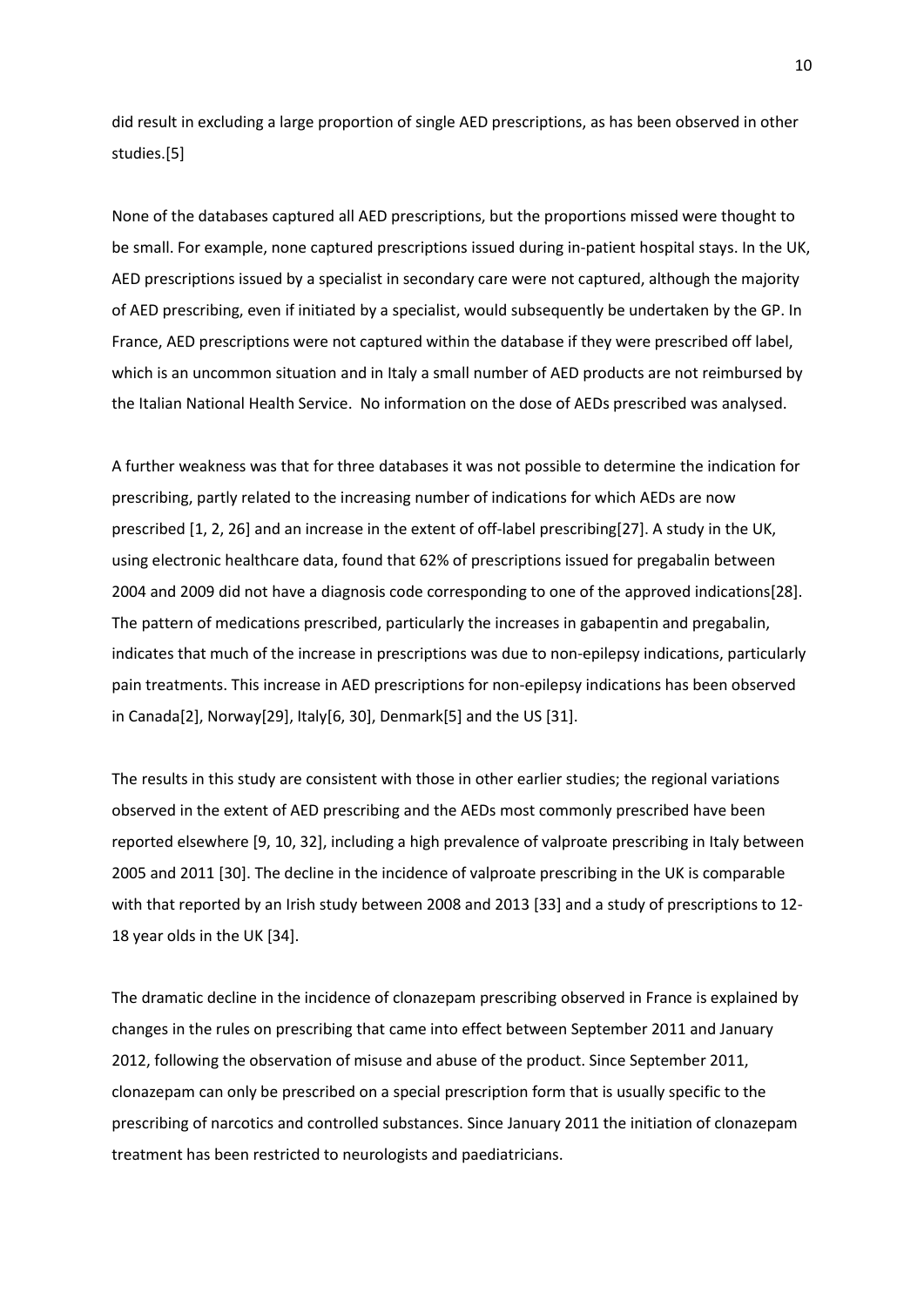The relatively high levels of prescriptions for gabapentin and pregabalin, usually for neuropathic pain and the recent increases particularly in the UK and to some extent Tuscany have been reported earlier in Italy [3, 30] [6] the UK [9] and Norway[29]. Such increases have also occurred in non-European countries such as Canada [2] and Australia [7]. These increases together with evidence that these AEDs have the potential for abuse [35], mean that the utilisation of these products requires future monitoring. In addition, more information is needed on the safety in pregnancy of these new AEDs, particularly for pregabalin. Two recent studies have produced conflicting results on the teratogenicity of pregabalin in the first trimester; the first was a multicentre study from the European Network of Teratology Information Services which reported an odds ratio (OR) = 3.0 (95%CI: 1.2-7.9) for pregabalin use in pregnancy and major congenital malformations in the fetus [36]. The second study using the US Medicaid Analytic Extract (MAX) reported a relative risk (RR) = 1.16 (95%CI: 0.81-1.67) for pregabalin use in pregnancy and major congenital malformations in the fetus after propensity score adjustment [37]. A recent review included nine studies on the safety of gabapentin use during pregnancy and concluded that there was no evidence of an increased risk of major congenital anomalies, but the studies were all small [38].

#### **Implications**

There is some evidence in the regions studied of a greater reduction in the prescribing of sodium valproate compared to other AEDs since 2014 compared with before 2014. However it is still of concern that in 2016 after pregabalin and gabapentin, valproate was the most commonly prescribed AED in all regions except for the UK (where lamotrigine was more common) with the prevalences of valproate prescriptions varying from 6.6 per 1000 in Tuscany down to 2.7 per 1000 in the UK. Much of the decrease in the incidence of prescribing valproate is occurring in older women, who may have already completed their families. In February 2018 the European Medicines Agency's PRAC recommended that sodium valproate must no longer be prescribed to women or girls of childbearing potential unless they are on the pregnancy prevention programme (PPP). The success of this could be monitored by studies similar to this one, but due to the differences observed across the regions studied here, in order to obtain a valid European measure of effect, more than four regions should be included.

This study has demonstrated that, in addition to epilepsy, AEDs are now being increasingly prescribed for other indications which means that data to evaluate the safety of AEDs should cover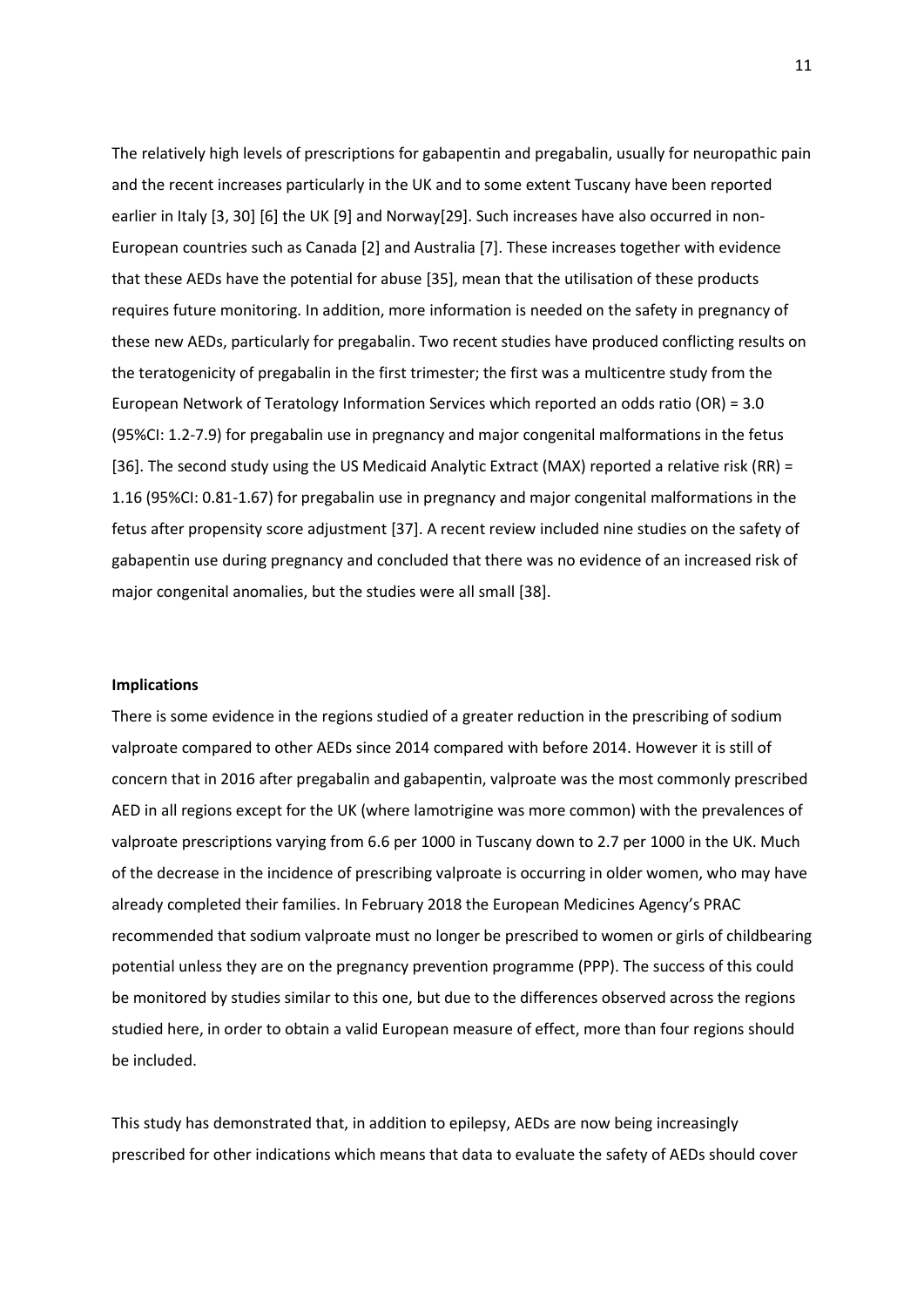the full range of indications in addition to disease specific registries. It is important that all prescribing advice and warnings in addition to any interventions are made apparent to all potentially relevant prescribers, medical specialties, pharmacists and AED users and are not restricted to having the emphasis put on a particular indication.

The rapid increases observed in the prescribing of gabapentin and pregabalin in women of childbearing age and the lack of evidence of their safety during pregnancy means that further investigations into the use and safety in pregnancy of these medications should be performed.

# **FUNDING**

*This work was supported by the European Medicines Agency (EMA) grant number* 

*EMA/2015/25/PH*

# **ACKNOWLEDGEMENTS**

The authors are very grateful for the input in the study design and analysis from the other members of the EUROmediSAFE consortium: Dr Vera Nelen, Dr Els Van de Mieroop, Dr Babak Khoshnood, Dr Pascale Tubert-Bitter, Dr Nathalie Lelong, Dr Anke Rissmann, Dr Jorieke van Kammen-Bergman , Dr Jen Bos, Professor Sue Jordan, Prof Helen Dolk and Prof Marlene Sinclair and from Dr Anita McGrogan.

#### **CONFLICTS OF INTEREST**

This document expresses the opinion of the authors of the paper, and may not be understood or quoted as being made on behalf or of reflecting the position of the European Medicines Agency or one of its committees or working parties.

# **CONTRIBUTOR AND GUARANTOR INFORMATION**

RC and JKM contributed to the planning, conduct, analysis and reporting of the work and are responsible for the overall content. All other authors contributed to the conduct and analysis and provided input into the final paper. The corresponding author attests that all listed authors meet authorship criteria and that no others meeting the criteria have been omitted.

### **DATA SHARING**

The authors are willing to consider reasonable requests for access to the aggregate data used in the analysis in this paper.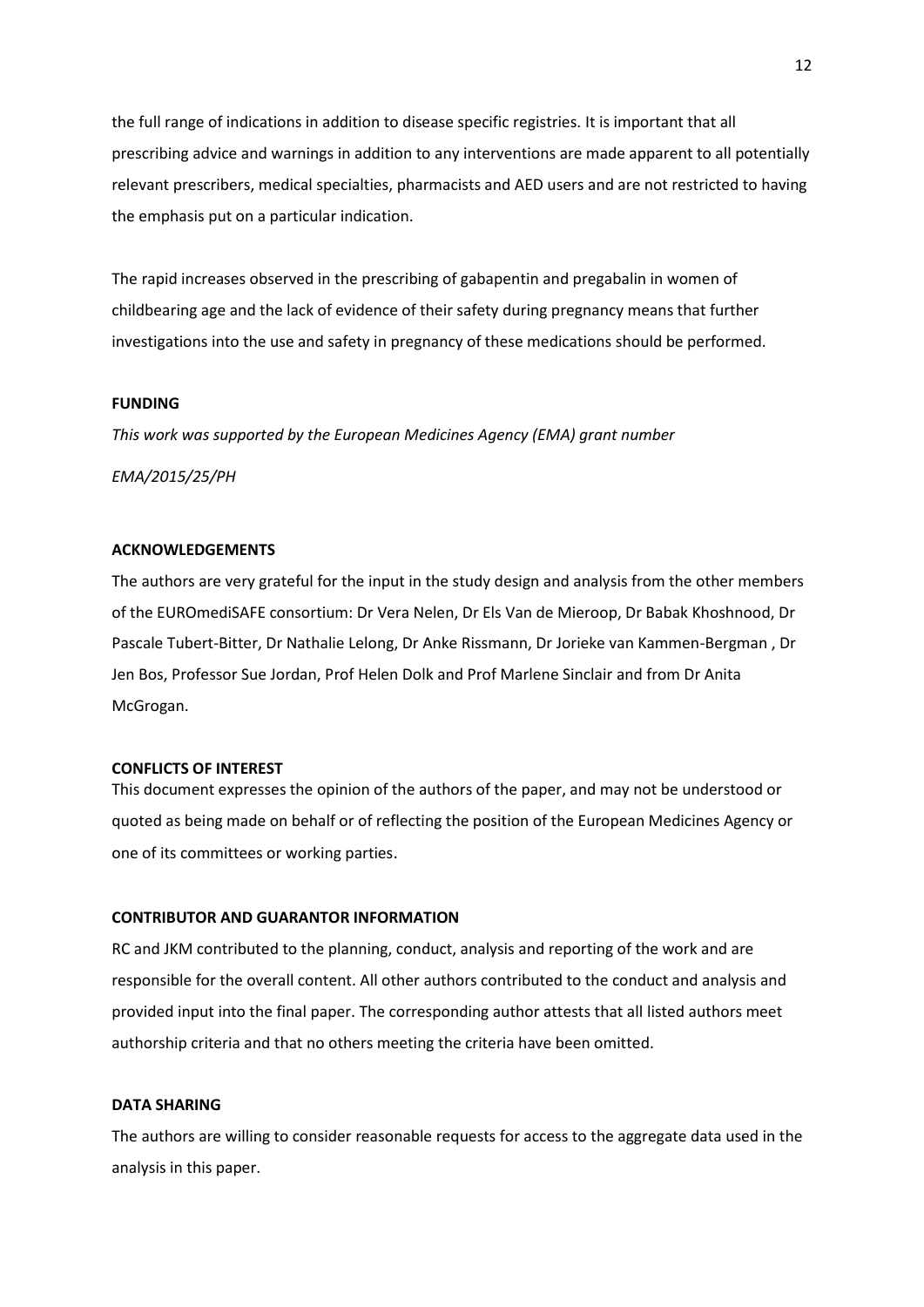# **TRANSPARENCY STATEMENT**

Professor Joan Morris affirms that the manuscript is an honest, accurate, and transparent account of the study being reported; that no important aspects of the study have been omitted; and that any discrepancies from the study as originally planned (and, if relevant, registered) have been explained.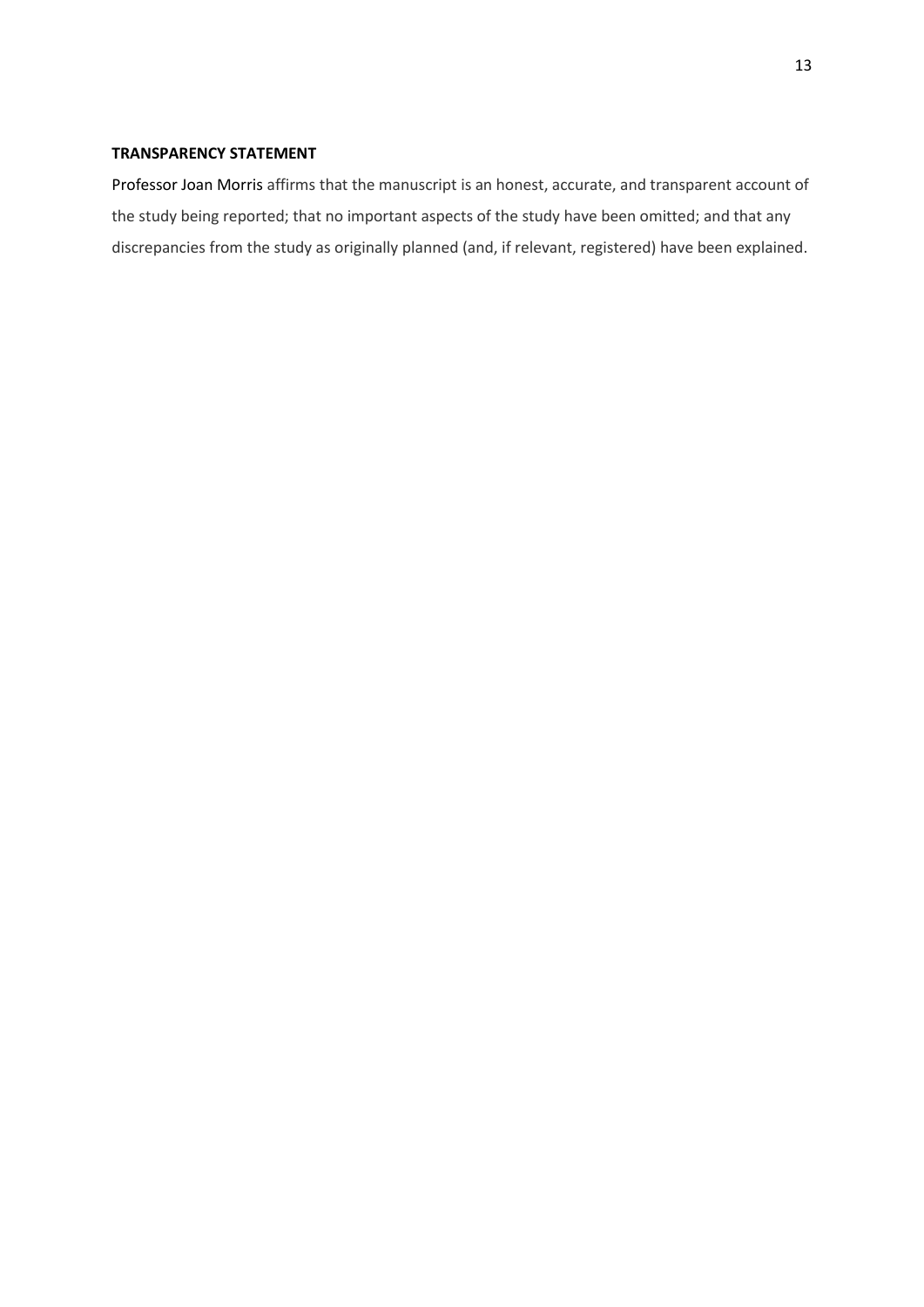| Country/Region               | Italy -                | Italy -                | <b>France</b>        | <b>United Kingdom</b>    |  |
|------------------------------|------------------------|------------------------|----------------------|--------------------------|--|
|                              | <b>Tuscany</b>         | <b>Emilia Romagna</b>  |                      |                          |  |
| <b>Involves database</b>     | Yes                    | Yes                    | Yes                  | No                       |  |
| record linkage               |                        |                        |                      |                          |  |
| <b>Population base</b>       | 3,700,000              | 4,200,000              | 680,000 (1/97 of     | 5,000,000                |  |
|                              |                        |                        | French               | (~8% of the UK           |  |
|                              |                        |                        | population)          | population)              |  |
| Database for live &          | Certificate of         | Certificate of         | Echantillon          | <b>Clinical Practice</b> |  |
| stillbirth pregnancy         | Delivery               | Delivery               | Généraliste des      | Research                 |  |
| identification               | Assistance             | Assistance             | bénéficiaires        | <b>Datalink</b>          |  |
|                              | (CeDAP)                | (CeDAP)                | $(EGB)$ <sup>3</sup> | (CPRD)                   |  |
|                              | Hospital               |                        |                      |                          |  |
|                              | Discharges             |                        |                      |                          |  |
|                              | Registry               |                        |                      |                          |  |
|                              |                        |                        |                      |                          |  |
| <b>Database for</b>          | Discharges for         |                        | EGB, French          | CPRD                     |  |
| pregnancy loss               | Induced                | Not available          | Health               |                          |  |
| identification               | Terminations &         |                        | Insurance            |                          |  |
|                              | Spontaneous            |                        | System               |                          |  |
|                              | Abortions.             |                        | and PMSI             |                          |  |
|                              | Hospital               |                        |                      |                          |  |
|                              | <b>Discharges</b>      |                        |                      |                          |  |
|                              | Registry               |                        |                      |                          |  |
| <b>Database for medicine</b> | Tuscany                | Emilia-Romagna         | French Health        | <b>CPRD</b>              |  |
| use data                     | Prescription           | Prescription           | Insurance            |                          |  |
|                              | Database               | Database (ERPD)        | System               |                          |  |
|                              | (TPD)                  |                        | Database             |                          |  |
| <b>Source for medicine</b>   | Pharmacy               | Pharmacy               | Pharmacy             | <b>GP</b> practice       |  |
| use data                     | dispensing and         | dispensing and         | Dispensing           | prescribing <sup>1</sup> |  |
|                              | Healthcare             | Healthcare             |                      |                          |  |
|                              | facilities             | facilities             |                      |                          |  |
|                              | dispensing             | dispensing             |                      |                          |  |
|                              | (except                | (except                |                      |                          |  |
|                              | inpatient              | inpatient              |                      |                          |  |
|                              | exposure) <sup>2</sup> | exposure) <sup>2</sup> |                      |                          |  |
|                              |                        |                        |                      |                          |  |
| <b>Start of first data</b>   | 2003                   | 2003                   | 2005                 | 1987                     |  |
| collection                   |                        |                        |                      |                          |  |
| <b>Capture outpatient</b>    | Yes                    | Yes                    | Yes                  | Yes                      |  |
| prescribing                  |                        |                        |                      |                          |  |
| <b>Capture inpatient</b>     | No                     | No                     | No                   | Some                     |  |
| prescribing                  |                        |                        |                      |                          |  |

# **Table 1: An overview of the databases contributing to the study**

 $<sup>1</sup>$  Including nurse prescribers working within the GP practice</sup>

<sup>2</sup> Including only products reimbursed by the Italian National Health Service and excluding those dispensed to outpatients in a hospital pharmacy

<sup>3</sup> EGB includes data from French Health insurance system & Hospital Medical Information System databases (PMSI)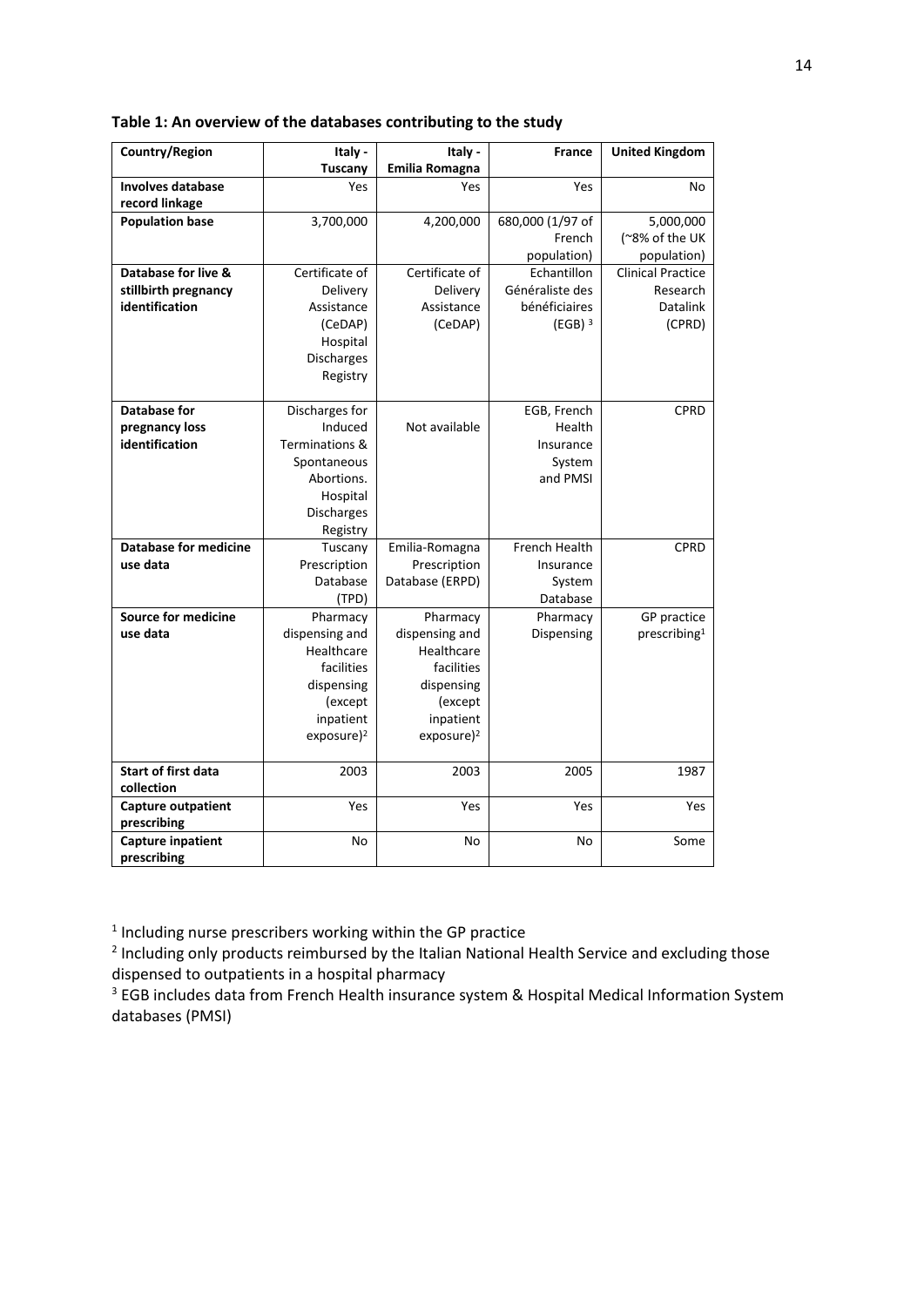|                                    | Tuscany                              | Emilia Romagna   | France           | UK                  |  |
|------------------------------------|--------------------------------------|------------------|------------------|---------------------|--|
| Number of women                    |                                      |                  |                  |                     |  |
| in database in 2016<br>989,673     |                                      | 1,210,223        | 138,566          | 766,304             |  |
| [Mean age in years]                | [33.0]                               | [33.2]           | $[31.4]$         | [31.2]              |  |
| Number of women                    |                                      |                  |                  |                     |  |
| with $>1$ AED                      |                                      |                  |                  |                     |  |
| prescriptions in                   |                                      |                  |                  |                     |  |
| 2016                               | 17,559                               | 14,733           | 2,641            | 22,197              |  |
| [Mean age in years]                | $[37.7]$                             | $[37.8]$         | $[38.3]$         | [37.7]              |  |
| Prevalence per 1000 women (95% CI) |                                      |                  |                  |                     |  |
| Any AED                            | 17.7                                 | 12.2             | 19.1             | 29.0                |  |
|                                    | $(17.5 - 18.0)$                      | $(12.0 - 12.4)$  | $(18.3 - 19.8)$  | $(28.6 - 29.3)$     |  |
| Gabapentin                         | $1.9(1.8 - 2.0)$<br>$1.1(1.0 - 1.2)$ |                  | $1.8(1.6 - 2.1)$ | $10.4(10.2 - 10.6)$ |  |
| $2.9(2.8 - 3.0)$<br>Pregabalin     |                                      | $1.7(1.6 - 1.7)$ | $6.3(5.9 - 6.7)$ | $8.4(8.2 - 8.6)$    |  |
| $6.6(6.5 - 6.8)$<br>Valproate      |                                      | $3.1(3.0 - 3.2)$ | $4.4(4.1 - 4.8)$ | $2.7(2.6 - 2.8)$    |  |
| $2.2(2.1 - 2.3)$<br>Topiramate     |                                      | $1.6(1.5 - 1.6)$ | $1.7(1.5 - 1.9)$ | $2.5(2.4 - 2.6)$    |  |
| $1.5(1.4 - 1.6)$<br>Clonazepam     |                                      | $1.7(1.7 - 1.8)$ | $0.8(0.7 - 1.0)$ | $0.8(0.7 - 0.8)$    |  |
| $2.0(1.9 - 2.1)$<br>Carbamazepine  |                                      | $1.5(1.5 - 1.6)$ | $1.3(1.1 - 1.5)$ | $2.5(2.4 - 2.6)$    |  |
| Lamotrigine                        | $1.9(1.8 - 2.0)$                     | $1.9(1.8 - 1.9)$ | $3.1(2.9 - 3.4)$ | $4.3(4.1 - 4.4)$    |  |
| Levetiracetam                      | $1.2(1.2 - 1.3)$                     | $1.3(1.3 - 1.4)$ | $1.7(1.5 - 1.9)$ | $2.2$ (2.1 - 2.3)   |  |
| Clobazam                           |                                      | $0.1(0.1 - 0.1)$ | $1.6(1.4 - 1.8)$ | $0.7(0.6 - 0.7)$    |  |
| $0.9(0.8 - 0.9)$<br>Oxcarbazepine  |                                      | $0.6(0.5 - 0.6)$ | $0.5(0.3 - 0.6)$ | $0.1(0.1 - 0.1)$    |  |

**Table 2: Numbers and prevalence of women aged 10 to 50 years with > 1 prescription for an AED during 2016 according to region and ten most common AEDs**

**Table 3: Odds ratio of prescribing sodium valproate compared to another AED (excluding clonazepam, gabapentin and pregabalin) per year for each region : comparing 2007-2013 with 2014-2016** 

|         | Odds ratio of prescribing sodium valproate<br>compared to another AED per year |                      | Ratio of OR<br>2014-2016 vs<br>2007-2013 | P values for<br>comparison<br>of odds |
|---------|--------------------------------------------------------------------------------|----------------------|------------------------------------------|---------------------------------------|
|         | 2007-2013                                                                      | 2014-2016            |                                          | ratios                                |
| Emilia  | $1.01(1.00 - 1.03)$                                                            | $0.84(0.78-0.91)$    | $0.83(0.76 - 0.90)$                      | < 0.001                               |
| Romagna |                                                                                |                      |                                          |                                       |
| France  | $0.94(0.90 - 0.98)$                                                            | $0.72$ (0.56 - 0.91) | $0.77(0.60 - 0.98)$                      | 0.033                                 |
| Tuscany | $1.05(1.04 - 1.06)$                                                            | $0.85(0.80 - 0.91)$  | $0.81(0.76 - 0.86)$                      | < 0.001                               |
| UK      | $0.87(0.85 - 0.89)$                                                            | $0.80(0.69 - 0.92)$  | $0.92(0.80 - 1.06)$                      | 0.262                                 |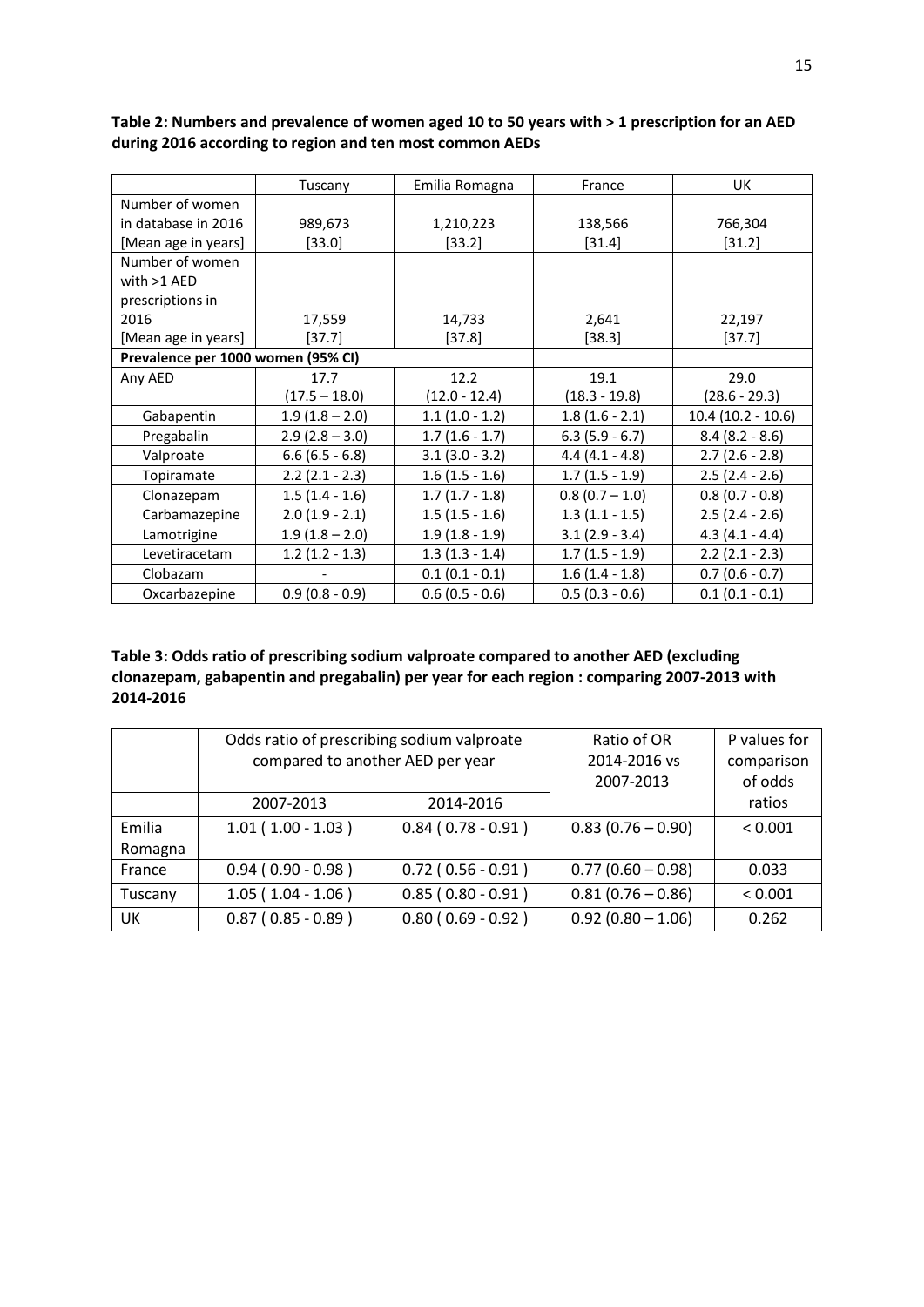**Table 4 : Percentage of women with > 1 prescription for an AED for the first time from 2007-2016 according to indication in France (Totals may be above 100% as some women are prescribed medications for multiple reasons).**

|               |                              | Percentage of women (%) |                |         |                     |                 |                           |
|---------------|------------------------------|-------------------------|----------------|---------|---------------------|-----------------|---------------------------|
|               | <b>Number</b><br>οf<br>women | <b>Epilepsy</b>         | <b>Bipolar</b> | Anxiety | Neuropathic<br>pain | <b>Migraine</b> | Other /<br><b>Unknown</b> |
| Any AED       | 7382                         | 31                      | 16             | 4       | 40                  |                 | 11                        |
| Gabapentin    | 418                          | 23                      | $\overline{2}$ | 2       | 73                  | 0               | 0                         |
| Pregabalin    | 2584                         | 15                      | $\overline{2}$ | 4       | 79                  | 0               | 0                         |
| Valproate     | 1059                         | 29                      | 81             | 0       | $\Omega$            | $\Omega$        | 0                         |
| Topiramate    | 388                          | 80                      | 3              | 1       | 0                   | 16              | 0                         |
| Clonazepam    | 1874                         | 20                      | 6              | 0       | 37                  | 0               | 43                        |
| Carbamazepine | 214                          | 76                      | 20             | 1       | 3                   | 0               | 0                         |
| Lamotrigine   | 243                          | 67                      | 34             | 0       | 0                   | 0               | 0                         |
| Levetiracetam | 189                          | 100                     | 0              | 0       | 0                   | 0               | 0                         |
| Clobazam      | 579                          | 67                      | 6              | 25      | $\Omega$            | $\Omega$        | 3                         |
| Oxcarbazepine | 41                           | 100                     | 7              | 0       | 0                   | 0               | 0                         |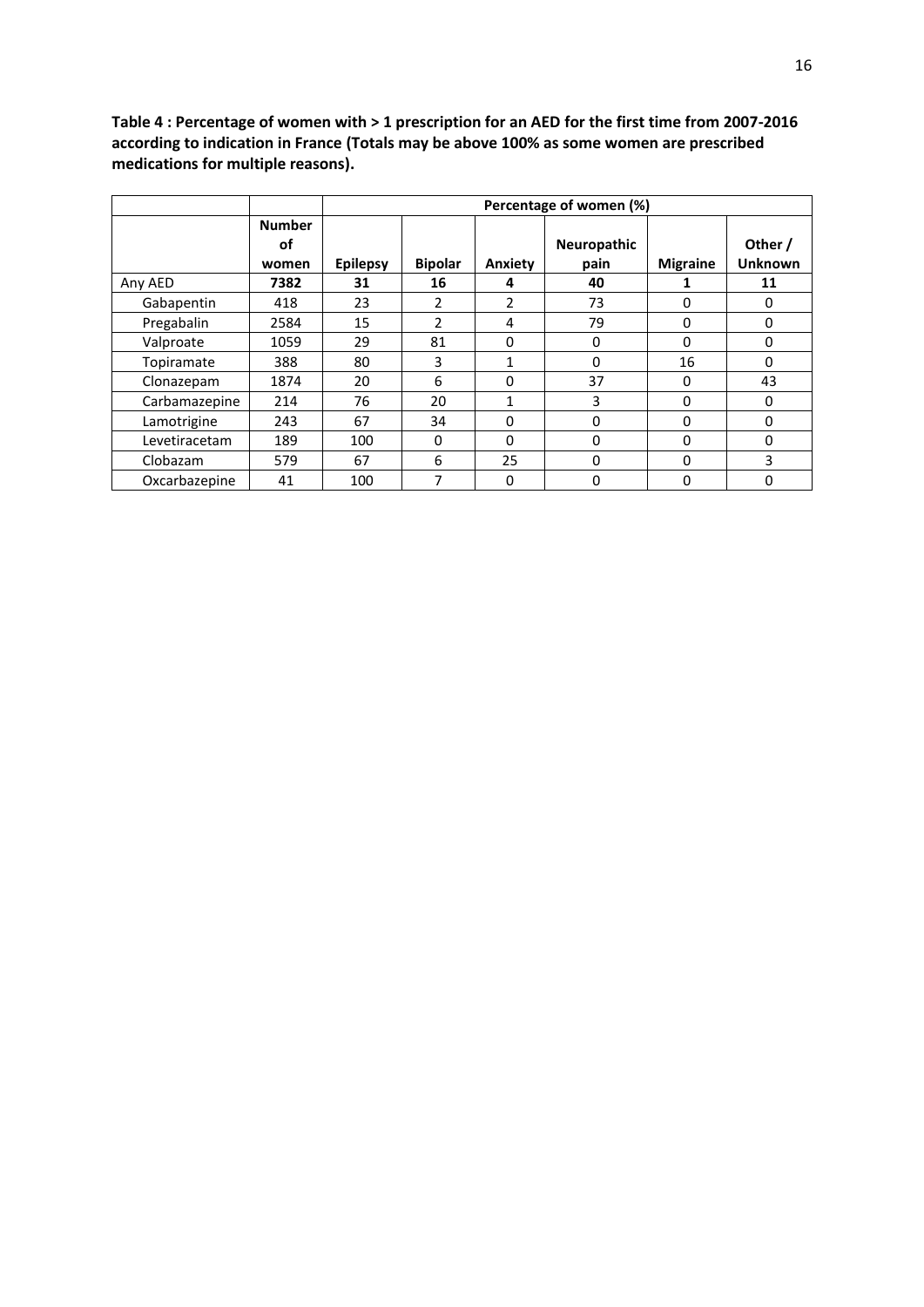# **Figure legends:**

**Figure 1:** Trends in the incidence of first prescriptions in the four regions from 2007 to 2016 (a) Incidence of any AED and (b) incidence of any AED excluding clonazepam, gabapentin and pregabalin.

**Figure 2:** Incidence of prescribing sodium valproate according to year of first prescription and region (a) per 10,000 women and (b) expressed as a proportion of all AEDs (excluding clonazepam, gabapentin and pregabalin).

**Figure 3:** Incidence of sodium valproate prescriptions per 10,000 person years according to age at first prescription and year of prescription in the four regions

**Figure 4:** Incidence of prescriptions for valproate according to year at first prescription, indication and age in France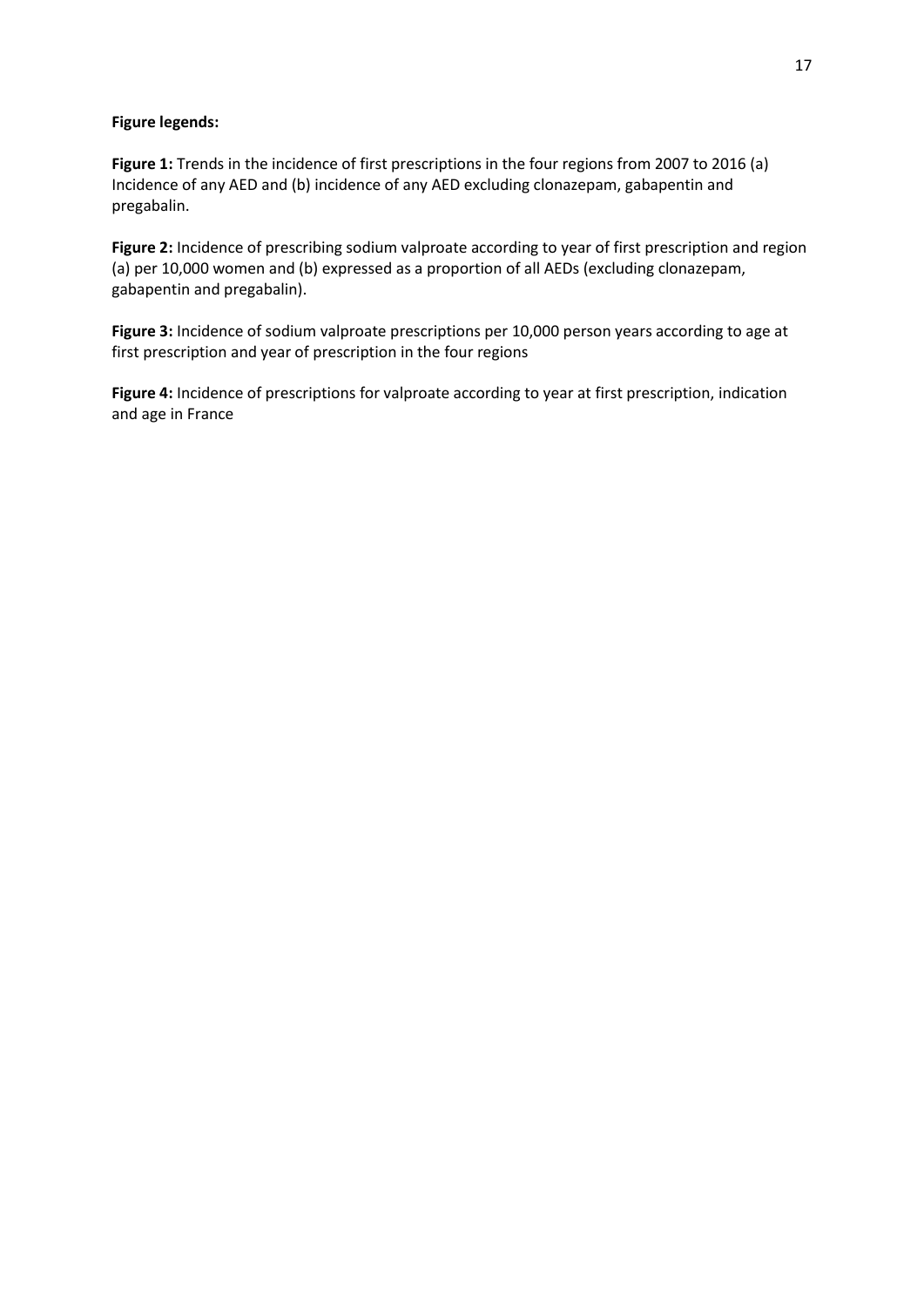# **REFERENCES**

1. Johannessen Landmark C, Larsson PG, Rytter E, Johannessen SI. Antiepileptic drugs in epilepsy and other disorders—A population-based study of prescriptions. Epilepsy research. 2009;87(1):31-9. doi[: https://doi.org/10.1016/j.eplepsyres.2009.07.005.](https://doi.org/10.1016/j.eplepsyres.2009.07.005)

2. Leong C, Mamdani MM, Gomes T, Juurlink DN, Macdonald EM, Yogendran M. Antiepileptic use for epilepsy and nonepilepsy disorders. A population-based study (1998–2013). 2016;86(10):939-46. doi: 10.1212/wnl.0000000000002446.

3. Savica R, Beghi E, Mazzaglia G, Innocenti F, Brignoli O, Cricelli C, et al. Prescribing patterns of antiepileptic drugs in Italy: a nationwide population-based study in the years 2000–2005. European Journal of Neurology. 2007;14(12):1317-21. doi: doi:10.1111/j.1468-1331.2007.01970.x.

4. Hayes J, Prah P, Nazareth I, King M, Walters K, Petersen I, et al. Prescribing Trends in Bipolar Disorder: Cohort Study in the United Kingdom THIN Primary Care Database 1995–2009. PLOS ONE. 2011;6(12):e28725. doi: 10.1371/journal.pone.0028725.

5. Tsiropoulos I, Gichangi A, Andersen M, Bjerrum L, Gaist D, Hallas J. Trends in utilization of antiepileptic drugs in Denmark. Acta Neurologica Scandinavica. 2006;113(6):405-11. doi: doi:10.1111/j.1600-0404.2006.00639.x.

6. Alacqua M, Trifiro G, Spina E, Moretti S, Tari DU, Bramanti P, et al. Newer and older antiepileptic drug use in Southern Italy: a population-based study during the years 2003-2005. Epilepsy research. 2009;85(1):107-13. Epub 2009/04/07. doi: 10.1016/j.eplepsyres.2009.03.002. PubMed PMID: 19345564.

7. Hollingworth SA, Eadie MJ. Antiepileptic drugs in Australia: 2002-2007. Pharmacoepidemiology and drug safety. 2010;19(1):82-9. Epub 2009/10/06. doi: 10.1002/pds.1871. PubMed PMID: 19802824.

8. Landmark CJ, Fossmark H, Larsson PG, Rytter E, Johannessen SI. Prescription patterns of antiepileptic drugs in patients with epilepsy in a nation-wide population. Epilepsy research. 2011;95(1-2):51-9. Epub 2011/03/26. doi: 10.1016/j.eplepsyres.2011.02.012. PubMed PMID: 21435840.

9. de Groot MCH, Schuerch M, Vries F, Hesse U, Oliva B, Gil M, et al. Antiepileptic drug use in seven electronic health record databases in Europe: A methodologic comparison. Epilepsia. 2014;55(5):666-73. doi: doi:10.1111/epi.12557.

10. Charlton R, Garne E, Wang H, Klungsoyr K, Jordan S, Neville A, et al. Antiepileptic drug prescribing before, during and after pregnancy: a study in seven European regions. Pharmacoepidemiology and drug safety. 2015;24(11):1144-54. Epub 2015/08/15. doi: 10.1002/pds.3847. PubMed PMID: 26272314.

11. Vajda FJ, Horgan D, Hollingworth S, Graham J, Hitchcock AA, Roten A, et al. The prescribing of antiepileptic drugs for pregnant Australian women. Aust N Z J Obstet Gynaecol. 2012;52(1):49-53. Epub 2011/09/14. doi: 10.1111/j.1479-828X.2011.01359.x. PubMed PMID: 21910695.

12. Man S-L, Petersen I, Thompson M, Nazareth I. Antiepileptic Drugs during Pregnancy in Primary Care: A UK Population Based Study. PLOS ONE. 2012;7(12):e52339. doi: 10.1371/journal.pone.0052339.

13. Bobo WV, Davis RL, Toh S, Li DK, Andrade SE, Cheetham TC, et al. Trends in the use of antiepileptic drugs among pregnant women in the US, 2001-2007: a medication exposure in pregnancy risk evaluation program study. Paediatr Perinat Epidemiol. 2012;26(6):578-88. Epub 2012/10/16. doi: 10.1111/ppe.12004. PubMed PMID: 23061694; PubMed Central PMCID: PMCPMC3481178.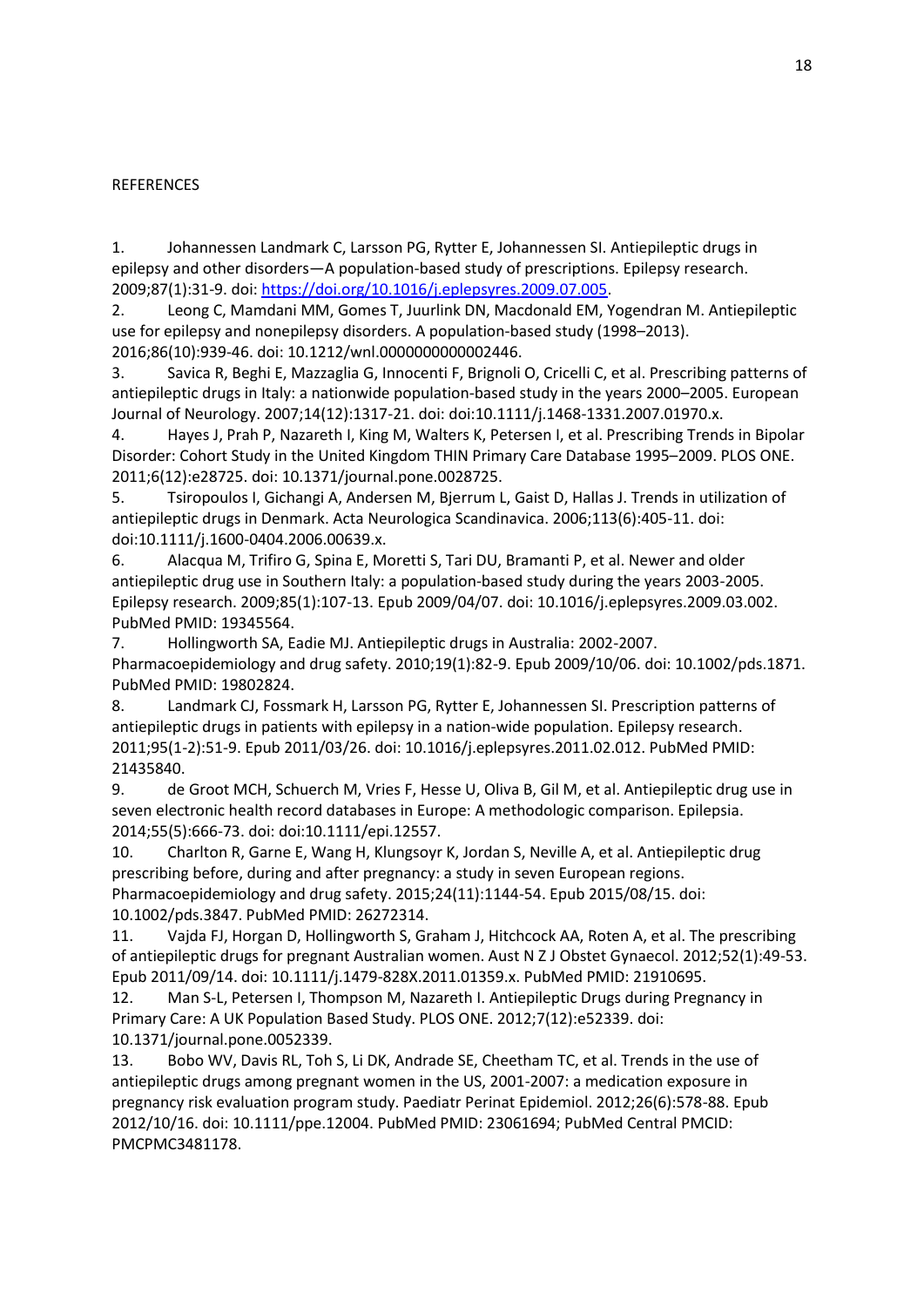14. Meador K, Reynolds MW, Crean S, Fahrbach K, Probst C. Pregnancy outcomes in women with epilepsy: a systematic review and meta-analysis of published pregnancy registries and cohorts. Epilepsy research. 2008;81(1):1-13. Epub 2008/06/21. doi: 10.1016/j.eplepsyres.2008.04.022. PubMed PMID: 18565732; PubMed Central PMCID: PMCPMC2660205.

15. Morrow J, Russell A, Guthrie E, Parsons L, Robertson I, Waddell R, et al. Malformation risks of antiepileptic drugs in pregnancy: a prospective study from the UK Epilepsy and Pregnancy Register. Journal of neurology, neurosurgery, and psychiatry. 2006;77(2):193-8. Epub 2005/09/15. doi: 10.1136/jnnp.2005.074203. PubMed PMID: 16157661; PubMed Central PMCID: PMCPMC2077578.

16. Thomas SV, Jose M, Divakaran S, Sankara Sarma P. Malformation risk of antiepileptic drug exposure during pregnancy in women with epilepsy: Results from a pregnancy registry in South India. Epilepsia. 2017;58(2):274-81. Epub 2017/01/14. doi: 10.1111/epi.13632. PubMed PMID: 28084641.

17. Weston J, Bromley R, Jackson CF, Adab N, Clayton-Smith J, Greenhalgh J, et al. Monotherapy treatment of epilepsy in pregnancy: congenital malformation outcomes in the child. The Cochrane database of systematic reviews. 2016;11:Cd010224. Epub 2016/11/08. doi: 10.1002/14651858.CD010224.pub2. PubMed PMID: 27819746.

18. Bromley R, Weston J, Adab N, Greenhalgh J, Sanniti A, McKay AJ, et al. Treatment for epilepsy in pregnancy: neurodevelopmental outcomes in the child. The Cochrane database of systematic reviews. 2014;(10):Cd010236. Epub 2014/10/31. doi:

10.1002/14651858.CD010236.pub2. PubMed PMID: 25354543.

19. Bromley RL, Mawer G, Clayton-Smith J, Baker GA. Autism spectrum disorders following in utero exposure to antiepileptic drugs. Neurology. 2008;71(23):1923-4. Epub 2008/12/03. doi: 10.1212/01.wnl.0000339399.64213.1a. PubMed PMID: 19047565.

20. Cummings C, Stewart M, Stevenson M, Morrow J, Nelson J. Neurodevelopment of children exposed in utero to lamotrigine, sodium valproate and carbamazepine. Archives of Disease in Childhood. 2011;96(7):643-7. PubMed PMID: 10.1136/adc.2009.176990.

21. Meador KJ, Penovich P, Baker GA, Pennell PB, Bromfield E, Pack A, et al. Antiepileptic drug use in women of childbearing age. Epilepsy Behav. 2009;15(3):339-43. Epub 2009/05/05. doi: 10.1016/j.yebeh.2009.04.026. PubMed PMID: 19410654; PubMed Central PMCID: PMCPMC2741411.

22. Thomas SV, Sukumaran S, Lukose N, George A, Sarma PS. Intellectual and language functions in children of mothers with epilepsy. Epilepsia. 2007;48(12):2234-40. Epub 2007/10/19. doi: 10.1111/j.1528-1167.2007.01376.x. PubMed PMID: 17941847.

23. Meador KJ, Baker GA, Browning N, Cohen MJ, Bromley RL, Clayton-Smith J, et al. Fetal antiepileptic drug exposure and cognitive outcomes at age 6 years (NEAD study): a prospective observational study. The Lancet Neurology. 2013;12(3):244-52. Epub 2013/01/29. doi: 10.1016/s1474-4422(12)70323-x. PubMed PMID: 23352199; PubMed Central PMCID: PMCPMC3684942.

24. Charlton RA, Neville AJ, Jordan S, Pierini A, Damase-Michel C, Klungsoyr K, et al. Healthcare databases in Europe for studying medicine use and safety during pregnancy. Pharmacoepidemiology and drug safety. 2014;23(6):586-94. Epub 2014/03/26. doi: 10.1002/pds.3613. PubMed PMID: 24664855.

25. Naldi I, Piccinni C, Mostacci B, Renzini J, Accetta G, Bisulli F, et al. Prescription patterns of antiepileptic drugs in young women: development of a tool to distinguish between epilepsy and psychiatric disorders. Pharmacoepidemiology and drug safety. 2016;25(7):763-9. Epub 2016/02/19. doi: 10.1002/pds.3984. PubMed PMID: 26887800.

26. Grunze HCR. The effectiveness of anticonvulsants in psychiatric disorders. Dialogues in Clinical Neuroscience. 2008;10(1):77-89. PubMed PMID: PMC3181858.

27. Atturu H, Odelola A. Valproate Prescribing in Women of Childbearing Age: An Audit of Clinical Practice. Advances in Psychiatry. 2015;2015:6. doi: 10.1155/2015/520784.